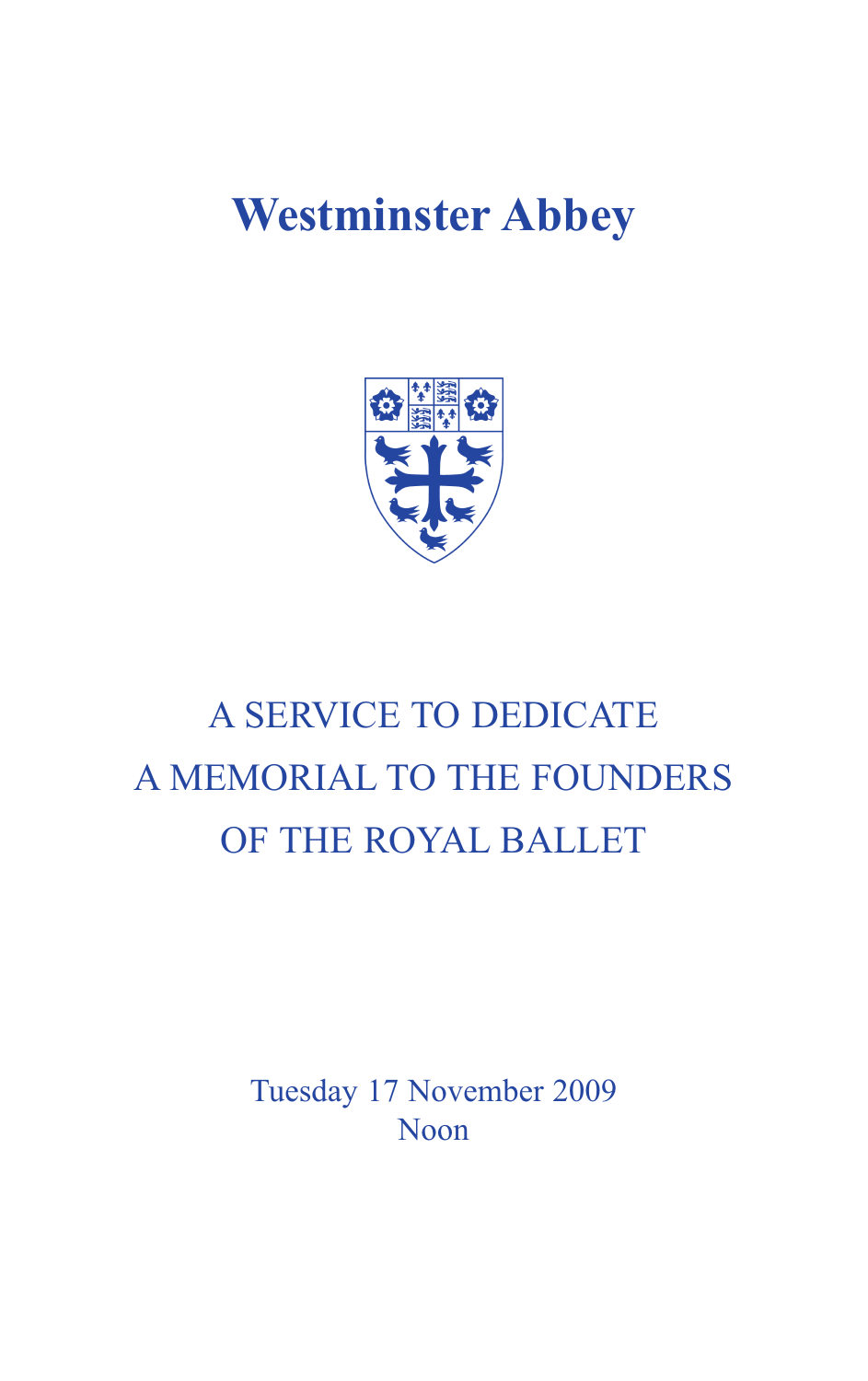# HISTORICAL NOTE

**DAME NINETTE DE VALOIS OM CH DBE (1898-2001) Founder Director SIR FREDERICK ASHTON OM CH CBE (1904-88) Founder Choreographer CONSTANT LAMBERT (1905-51) Founder Music Director DAME MARGOT FONTEYN DBE (1919-91) Prima Ballerina Assoluta**

The Royal Ballet owes its existence to Dame Ninette de Valois, dancer, choreographer, teacher, whose vision led to the creation of both The Royal Ballet companies and School.

The Royal Ballet, under the name of the Vic-Wells Ballet, gave its first fullevening performance at the Old Vic Theatre on 5 May 1931. Ninette de Valois persuaded Lilian Baylis to provide the small company and school that she had founded in 1926 with a home at the Sadler's Wells Theatre in North London, where it remained until 1939 and the outbreak of the Second World War. The Company spent the war years touring widely in Great Britain creating new audiences for ballet wherever it went. In February 1946 came the transfer to the Royal Opera House, where de Valois premiered a new full-length production of The Sleeping Beauty to re-open Covent Garden as a lyric theatre after its war-time closure.

In 1956, to mark the Company's twenty-fifth Anniversary, the name 'The Royal Ballet' was granted by Royal Charter.

As Founder Choreographer, Frederick Ashton's choreographic style was the first to shape the Company, and remains a major influence to the present day. Renowned for a precise and unforced lyricism he could create, with equal facility, the humour and grandeur of Cinderella (1948), the subtle but overwhelming emotion of A Month in the Country (1976), and elegantly abstract pure dance in works such as Symphonic Variations (1946) and Rhapsody (1980). Ballets including Façade (1931) and La Fille mal gardée (1960) demonstrate his mastery of subtle comedy and wit.

The Company's Founder Music Director, the conductor and composer Constant Lambert, conducted regularly for de Valois' early ventures and when she sought a Music Director for her Company at Sadler's Wells she had no hesitation in appointing him. She was to rely heavily on his brilliant musical sense throughout the years at Sadler's Wells Theatre and later at Covent Garden, and his influence on the life of the young Company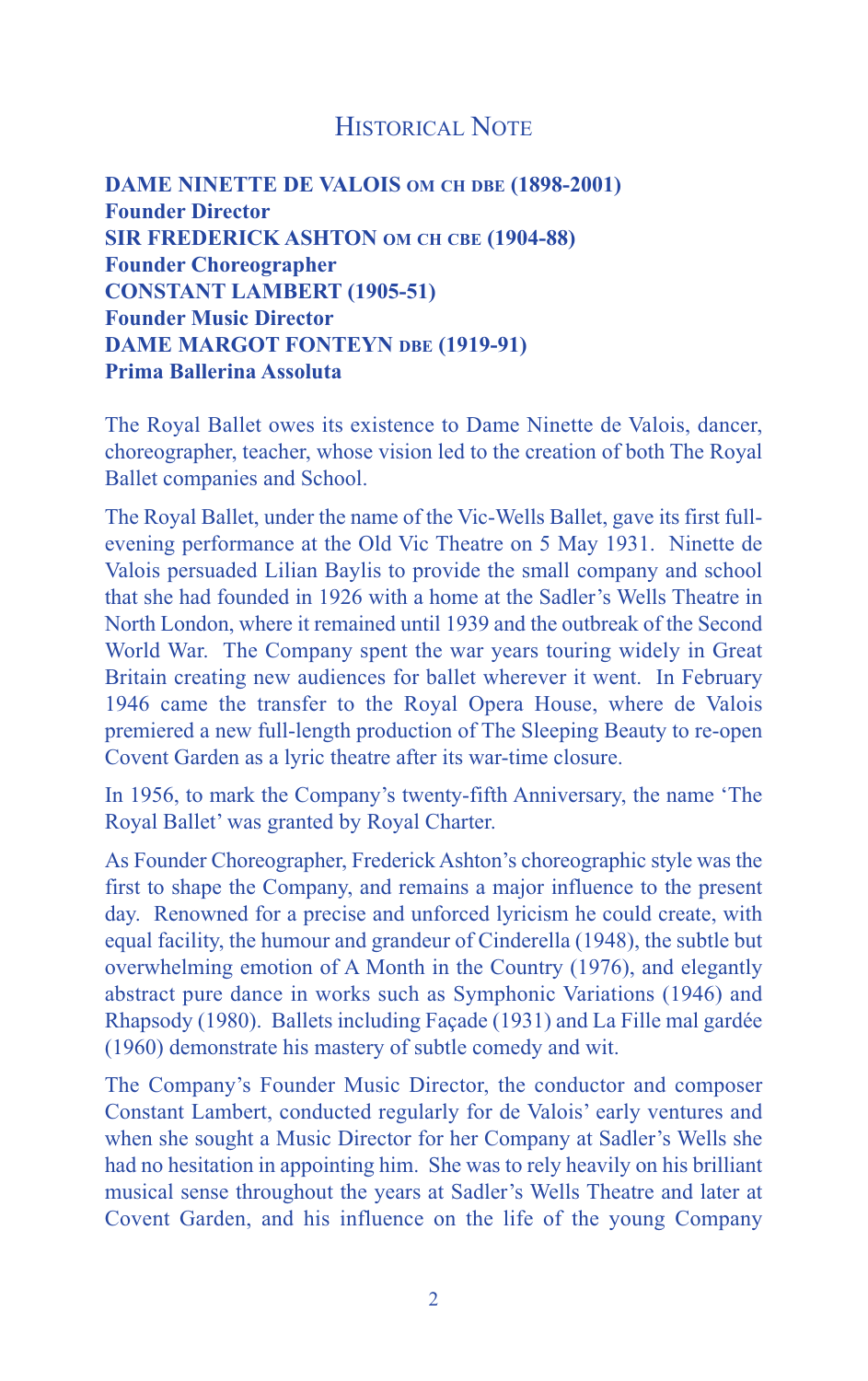extended beyond his musical contribution, embracing the elements of dance and design to major effect. He worked closely with Ashton, writing three original scores for him and arranging several others. He conducted the Company's first triumphant performance at the Metropolitan Opera House, New York, in 1949.

At that performance, the success of which was to set the seal on the Company's international reputation, Margot Fonteyn danced the role of Aurora in the de Valois/Messel production of The Sleeping Beauty. Fonteyn's purity of line, musicality, and effortless grace epitomised The Royal Ballet's style and she was to lead the Company for over three decades. In 1979 she was awarded the title 'Prima Ballerina Assoluta of The Royal Ballet'.



*Most of the church, with the exception of the North Transept, is served by a hearing loop. Users should turn their hearing aid to the setting marked* T.

*Please ensure that mobile phones, cellular phones, and pagers are switched* OFF.

*The service is conducted by The Very Reverend Dr John Hall, Dean of Westminster.*

*The service is sung by The Choir of Westminster Abbey, conducted by James O'Donnell, Organist and Master of the Choristers.*

*The organ is played by Robert Quinney, Sub-Organist.*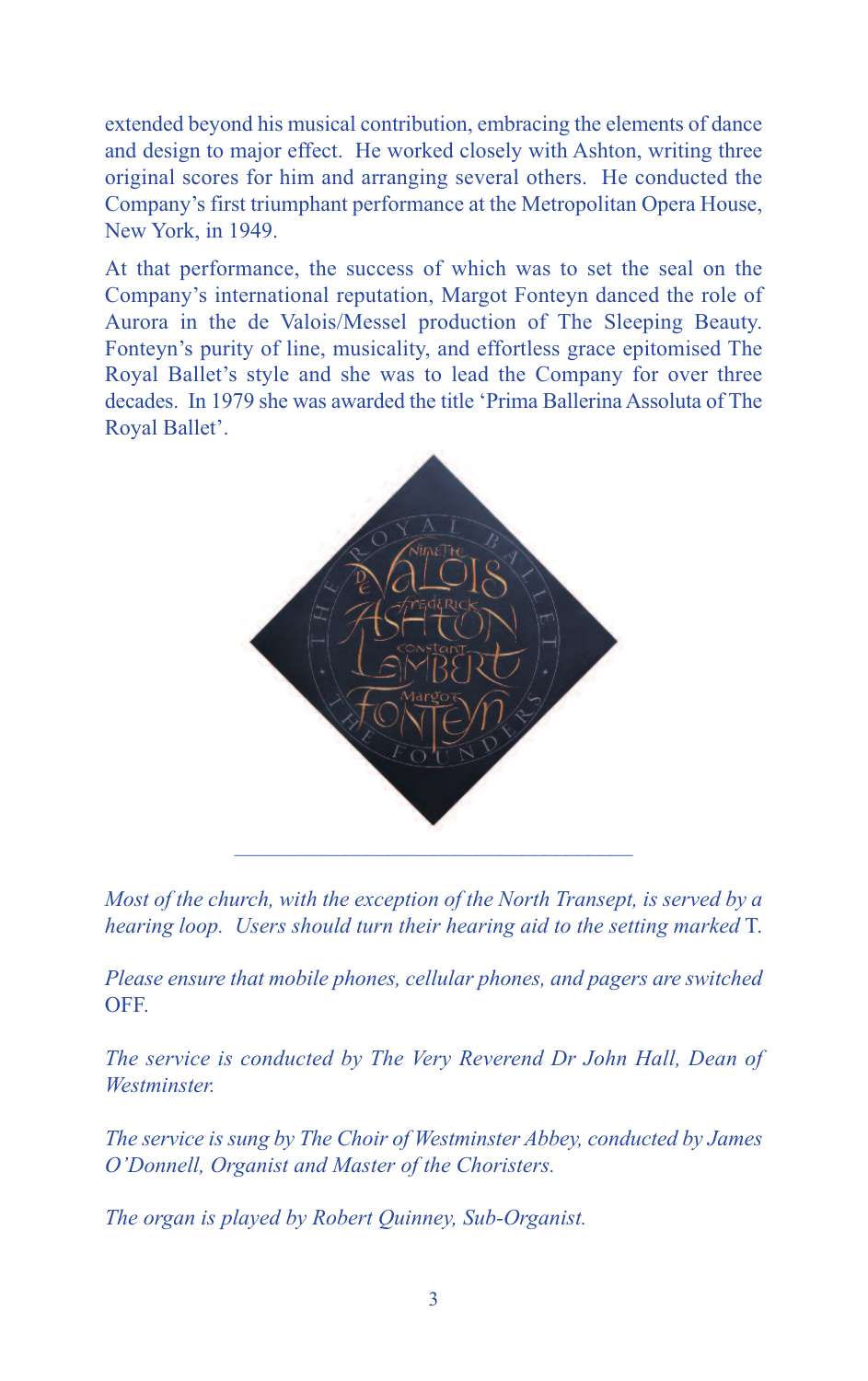*Music before the service:*

*The Royal Ballet Sinfonia, conducted by Barry Wordsworth, Music Director, The Royal Ballet, plays:*

Vivo *from* Harlequin in the Street *François Couperin (1668-1733) arranged by Gordon Jacob (1895-1984)* Allegro ma non troppo *William Boyce (1711-79) from* The Prospect Before Us *orchestrated by Constant Lambert*

Entry of the Black Queen *from* Checkmate *Arthur Bliss CH KCVO*

Valse for the Gemini *from* Horoscope *Constant Lambert*

*(1905-51)*

*(1891-1975)*

Ah, how Ephemeral *William Walton OM (1902-83)*

*from* The Wise Virgins *after Johann Sebastian Bach (1685-1750)*

*The Choir of White Lodge, conducted by Melanie Brice and Craig Fortnam, performs:*

Brother James's Air *arranged by Gordon Jacob*

My Form of Shining Tone *Craig Fortnam (b 1967)*

*words by Dame Ninette de Valois OM CH DBE composed for The Royal Ballet School Choir*

*The Lord Mayor of Westminster is received at the Great West Door by the Dean and Chapter of Westminster and is conducted to his Stall in the Quire. All stand, and then sit.*

*The Lady Sarah Chatto is received at the Great West Door. All stand, and then sit.*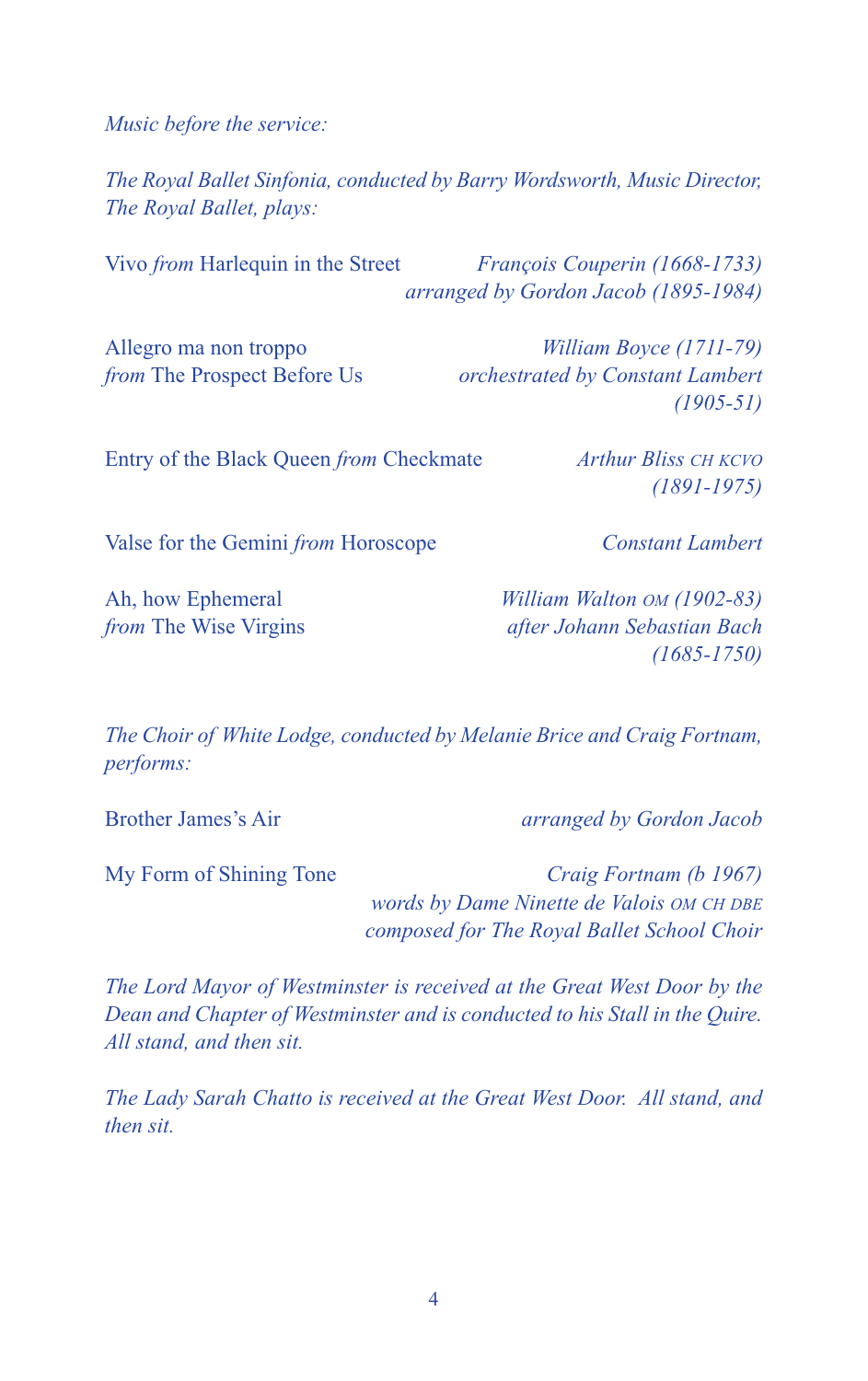# ORDER OF SERVICE

*All stand. The Choir sings*

#### THE INTROIT

EXULTATE Deo, adjutori nostro: jubilate Deo Jacob.  $\sum$  Sumite psalmum, et date tympanum: psalterium jucundum, cum cithara. Buccinate in neomenia tuba: insigni die solemnitatis vestrae.

*Sing merrily to God our strength: shout for joy to the God of Jacob. Take up the song and sound the timbrel: the tuneful lyre with the harp. Blow the trumpet in the new moon: as at the full moon, upon our solemn feast day.*

*Giovanni Pierluigi da Palestrina (1525-94) Psalm 81: 1–3*

*All remain standing to sing*

#### THE HYMN

*during which the Collegiate Procession moves to places in the Quire and Sacrarium*

**PRAISE**, my soul, the King of Heaven; to his feet thy tribute bring. Ransomed, healed, restored, forgiven, who like me his praise should sing? Praise him! Praise him! Praise the everlasting King.

Praise him for his grace and favour to our fathers in distress; praise him still the same for ever, slow to chide, and swift to bless. Praise him! Praise him! Glorious in his faithfulness.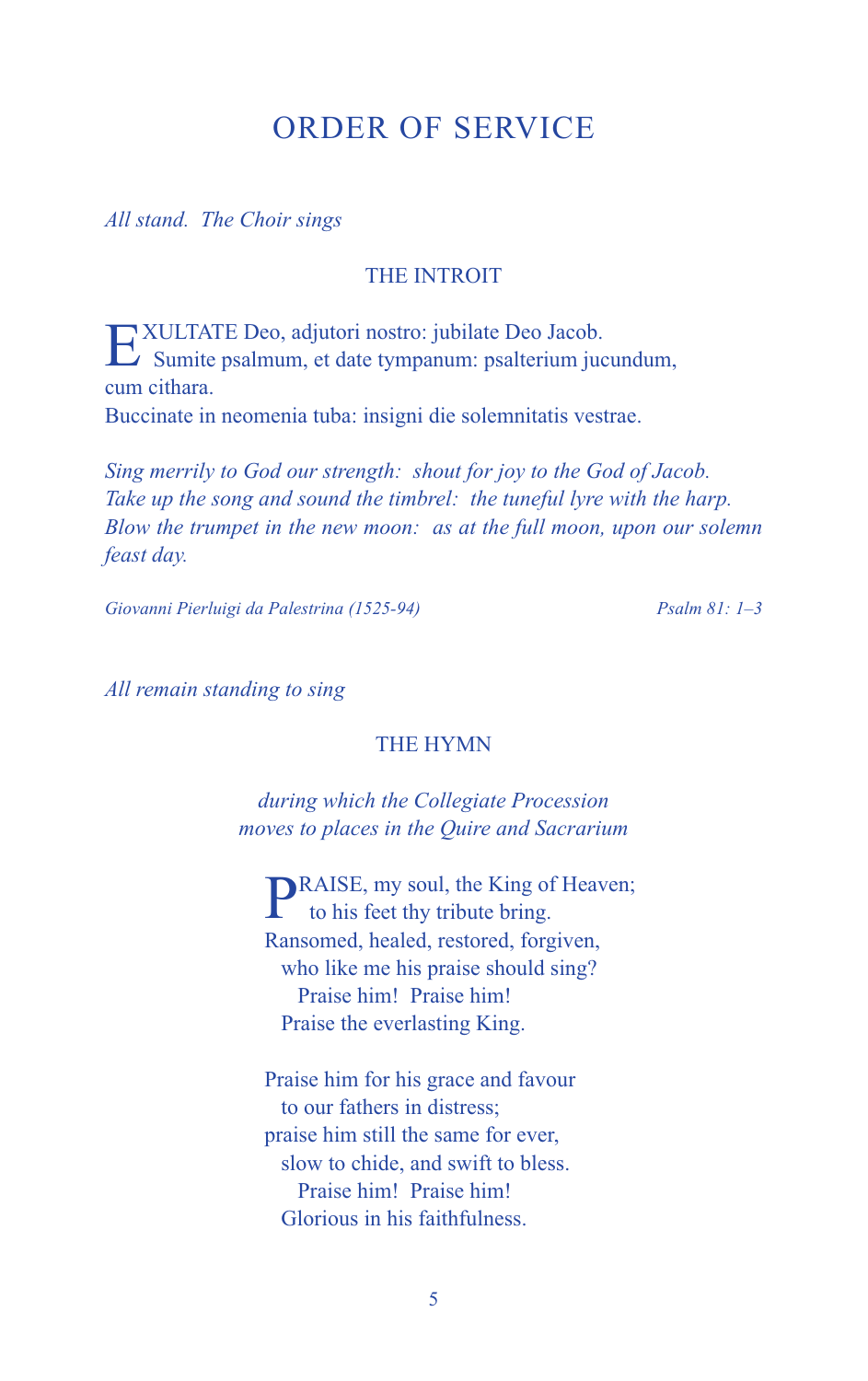Father-like, he tends and spares us; well our feeble frame he knows; in his hands he gently bears us, rescues us from all our foes. Praise him! Praise him! Widely as his mercy flows.

Angels, help us to adore him; ye behold him face to face; sun and moon, bow down before him; dwellers all in time and space. Praise him! Praise him! Praise with us the God of grace.

*Praise, my soul 436 NEH Henry Francis Lyte (1793-1847) John Goss (1800-80) after Psalm 103*

*All remain standing. The Very Reverend Dr John Hall, Dean of Westminster, says*

#### THE BIDDING

ON behalf of the Dean and Chapter <sup>I</sup> am pleased to welcome you to Westminster Abbey for a service of untrammelled celebration. The Abbey hosts many occasions of national significance, of solemn remembrance, of thanksgiving tinged with the sorrow of loss.

Within the precincts of the Abbey more than three thousand people are buried or memorialised: kings and queens, statesmen, musicians, scientists, poets, novelists, explorers, architects, clergy, warriors. There are memorials to groups of civil servants and imperial proconsuls, and to those who have protected our nation.

Today, in dedicating a memorial to the Founders of The Royal Ballet, we establish a permanent means of honouring the imaginative, spiritual, physical, and organisational gifts that have come together to create a great and enduring dance company. We shall enjoy the spectacle of dance; we shall thank God for the wonder of creation; and we shall pray for all who have received God's gift of creativity.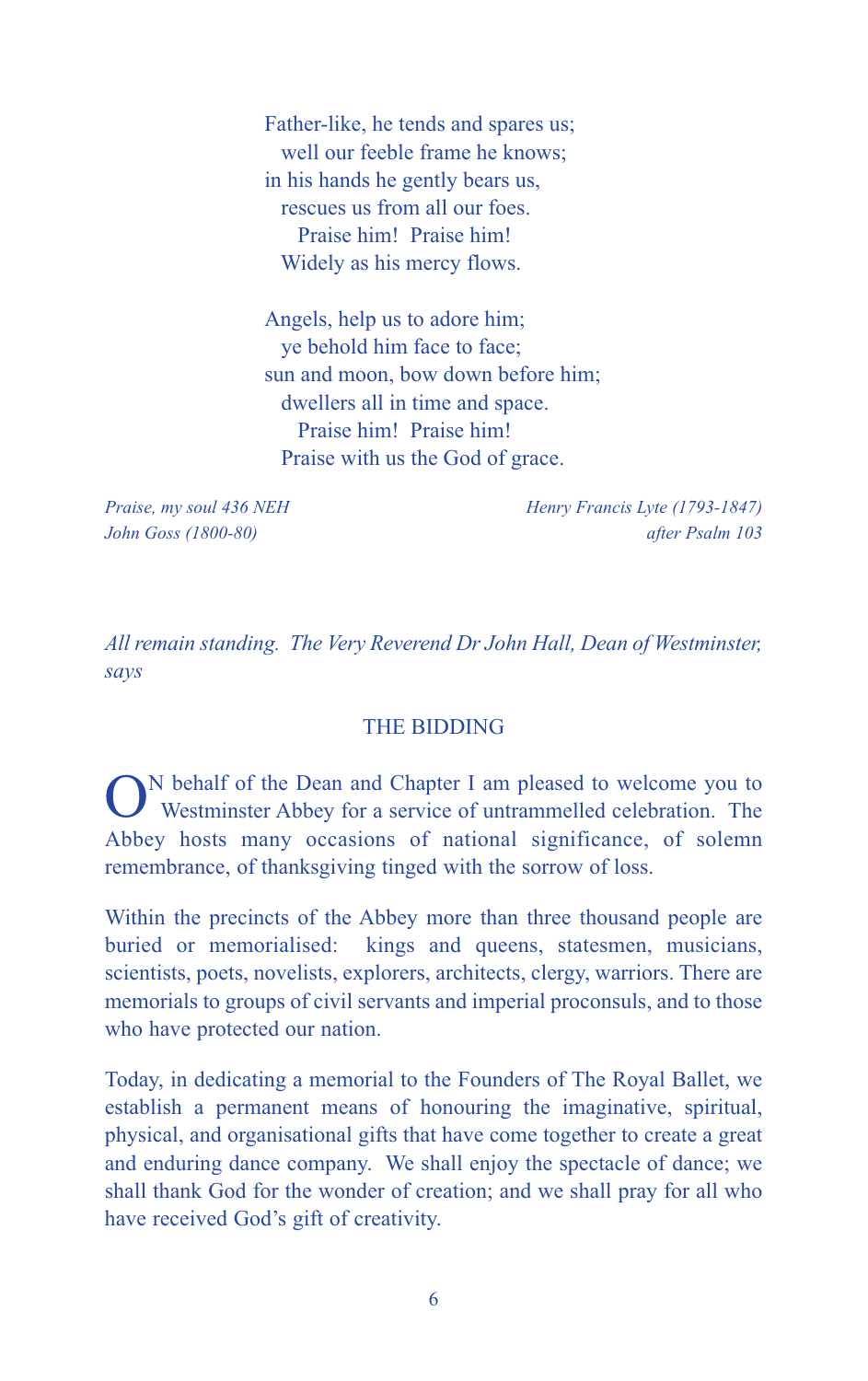*All sit. David Bintley CBE, Director, Birmingham Royal Ballet, reads*

#### ECCLESIASTES 3: 1–8, 11

FOR everything there is <sup>a</sup> season, and <sup>a</sup> time for every matter under heaven: a time to be born, and a time to die; a time to plant, and a time to pluck up what is planted; a time to kill, and a time to heal; a time to break down, and a time to build up; a time to weep, and a time to laugh; a time to mourn, and a time to dance; a time to throw away stones, and a time to gather stones together; a time to embrace, and a time to refrain from embracing; a time to seek, and a time to lose; a time to keep, and a time to throw away; a time to tear, and a time to sew; a time to keep silence, and a time to speak; a time to love, and a time to hate; a time for war, and a time for peace.

He has made everything suitable for its time; moreover, he has put a sense of past and future into our minds.

*All remain seated. The Choir sings*

#### PSALM 150

PRAISE God in his holiness: praise him in the firmament of his power. Praise him in his noble acts: praise him according to his excellent greatness.

Praise him in the sound of the trumpet: praise him upon the lute and harp. Praise him in the cymbals and dances: praise him upon the strings and pipe. Praise him upon the well-tuned cymbals: praise him upon the loud cymbals. Let every thing that hath breath: praise the Lord.

Glory be to the Father, and to the Son: and to the Holy Ghost; as it was in the beginning, is now, and ever shall be: world without end. Amen.

*Charles Villiers Stanford (1852-1924)*

*Sir John Tooley, Chairman, The Rudolf Nureyev Foundation, reads*

#### PHILIPPIANS 4: 4–9

REJOICE in the Lord always; again I will say, Rejoice. Let your gentleness be known to everyone. The Lord is near. Do not worry about anything, but in everything by prayer and supplication with thanksgiving let your requests be made known to God. And the peace of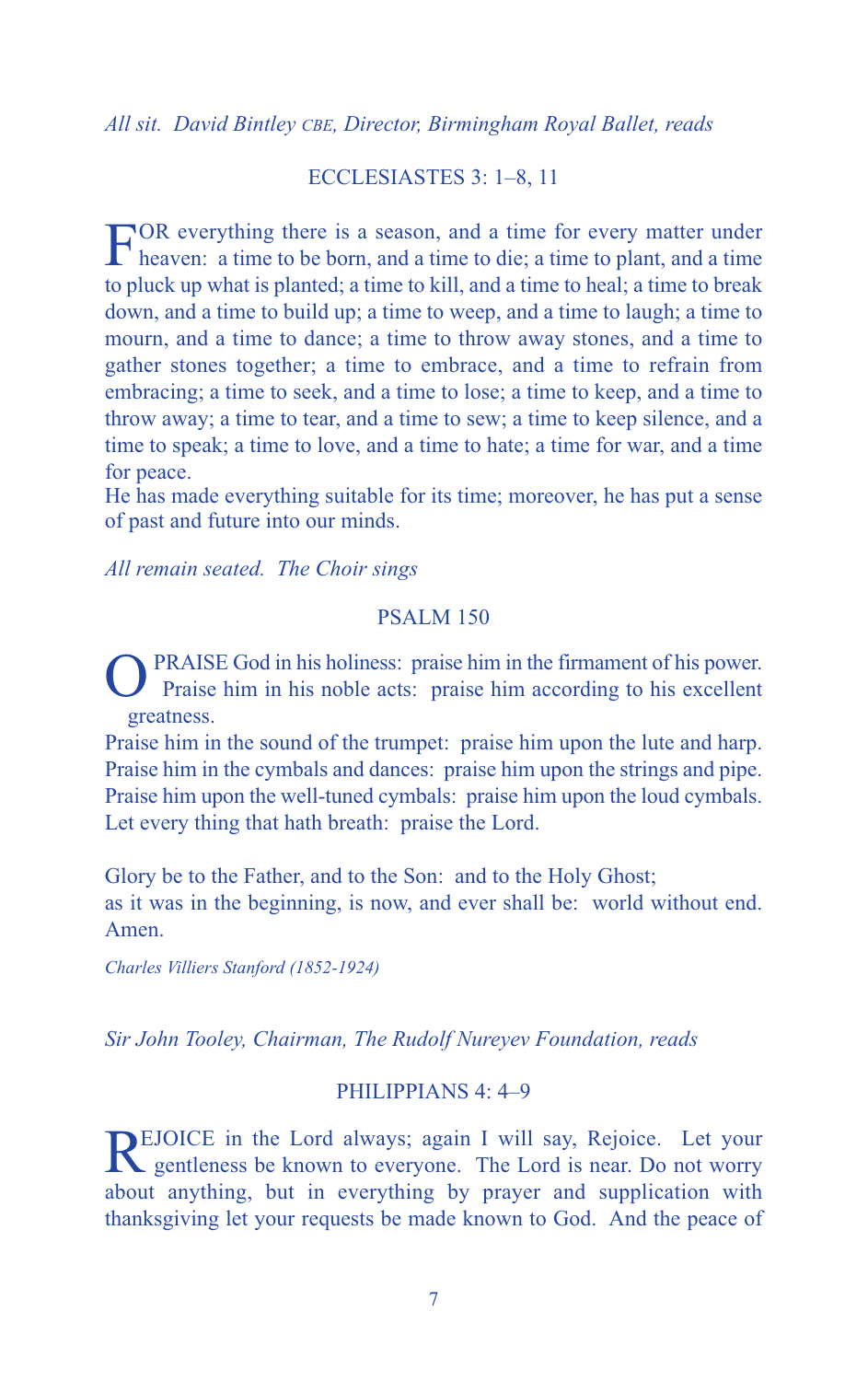God, which surpasses all understanding, will guard your hearts and minds in Christ Jesus. Finally, beloved, whatever is true, whatever is honourable, whatever is just, whatever is pure, whatever is pleasing, whatever is commendable, if there is any excellence and if there is anything worthy of praise, think about these things. Keep on doing the things that you have learned and received and heard and seen in me, and the God of peace will be with you.

*All remain seated. Charlotte Edmonds, Thomas Bedford, Magdalena Chan, and Ashley Hardwick, White Lodge pupils, perform*

> *to* RONDINO *from* ROMEO AND JULIET TABLEAU No 1

*Constant Lambert choreographed by Liam Scarlett (b 1986)*

*All stand to sing*

#### THE HYMN

**LET** all the world in ev **ET all the world in every corner sing,** The heavens are not too high, his praise may thither fly: the earth is not too low, his praises there may grow. Let all the world in every corner sing, my God and King.

Let all the world in every corner sing, my God and King. The Church with psalms must shout, no door can keep them out; but above all the heart must bear the longest part. Let all the world in every corner sing, my God and King.

*Luckington 394 NEH George Herbert (1593-1633) Basil Harwood (1859-1949)*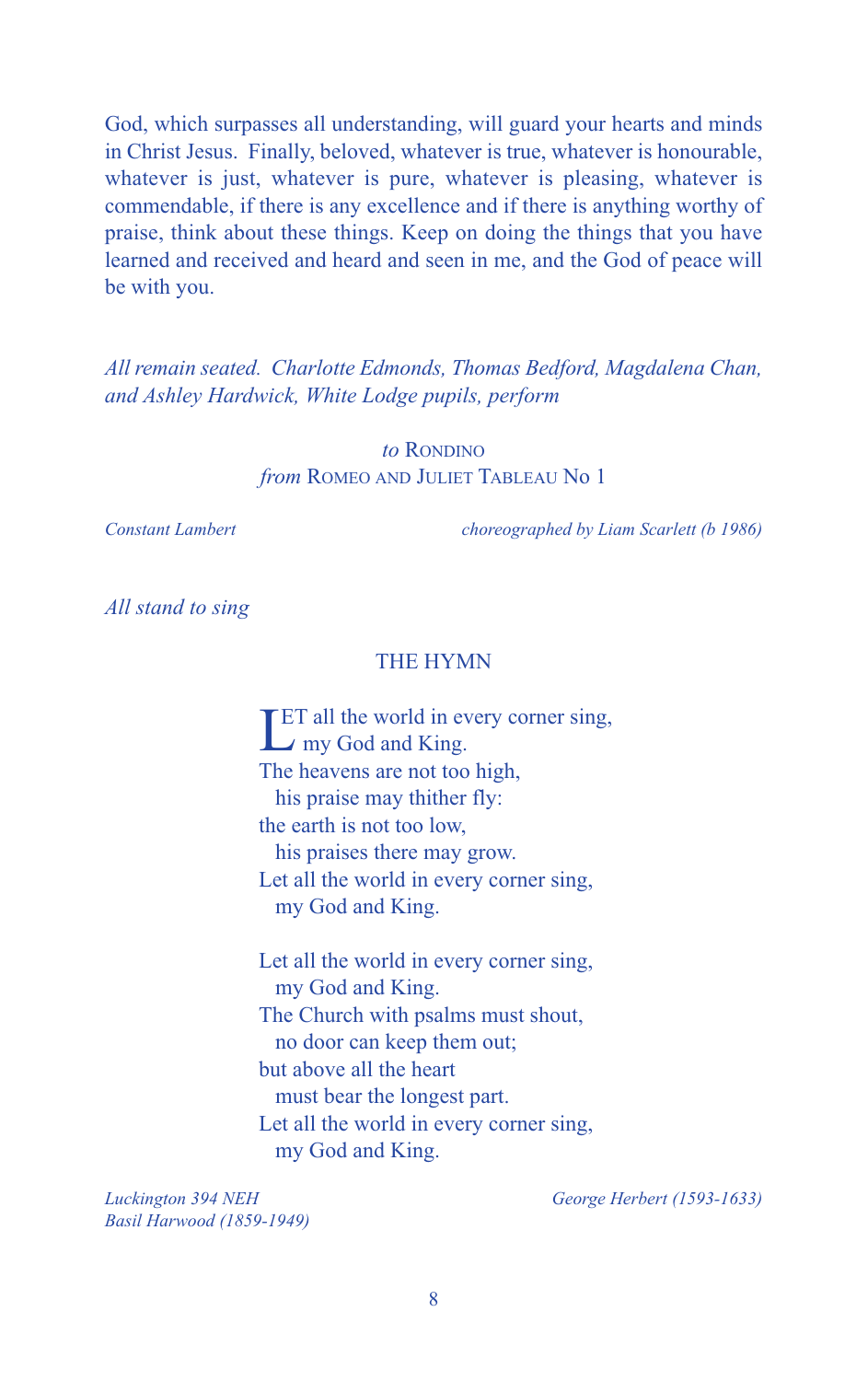#### THE ADDRESS

*by*

#### The Dean

*All kneel or remain seated. The Reverend Michael Macey, Minor Canon of Westminster, leads*

#### THE THANKSGIVINGS AND PRAYERS

LET us give thanks to God for his gift in men, women, and children<br>
verywhere, and for the pulse of life within us expressed in rhythm and  $\rightarrow$  everywhere, and for the pulse of life within us expressed in rhythm and dance. For those to whom he has given special gifts of body and mind; of physical grace and movement; and especially for all who enrich human life through the medium and art of ballet.

Let us bless the Lord: **Thanks be to God.**

Let us thank God for the special gifts given to the Founders of The Royal Ballet, whose lives and achievements we celebrate today, and for their foresight in establishing The Royal Ballet for the enrichment and adornment of society.

Let us bless the Lord: **Thanks be to God.**

Let us pray for dancers and choreographers, for composers and designers, for musicians, and for all who are engaged in the administration of the arts; and let us pray that we may be faithful stewards of the gifts which God has given to us, and that we may use them for the good of others; let us pray to the Lord.

### Lord hear us: **Lord graciously hear us.**

ALMIGHTY God, we praise thee for these thy servants whom we remember today with love, whose gifts and ambitions have enriched humanity: and we pray that by the dedication of our own abilities we may share with others the great inheritance which we have received; through Jesus Christ our Lord. **Amen.**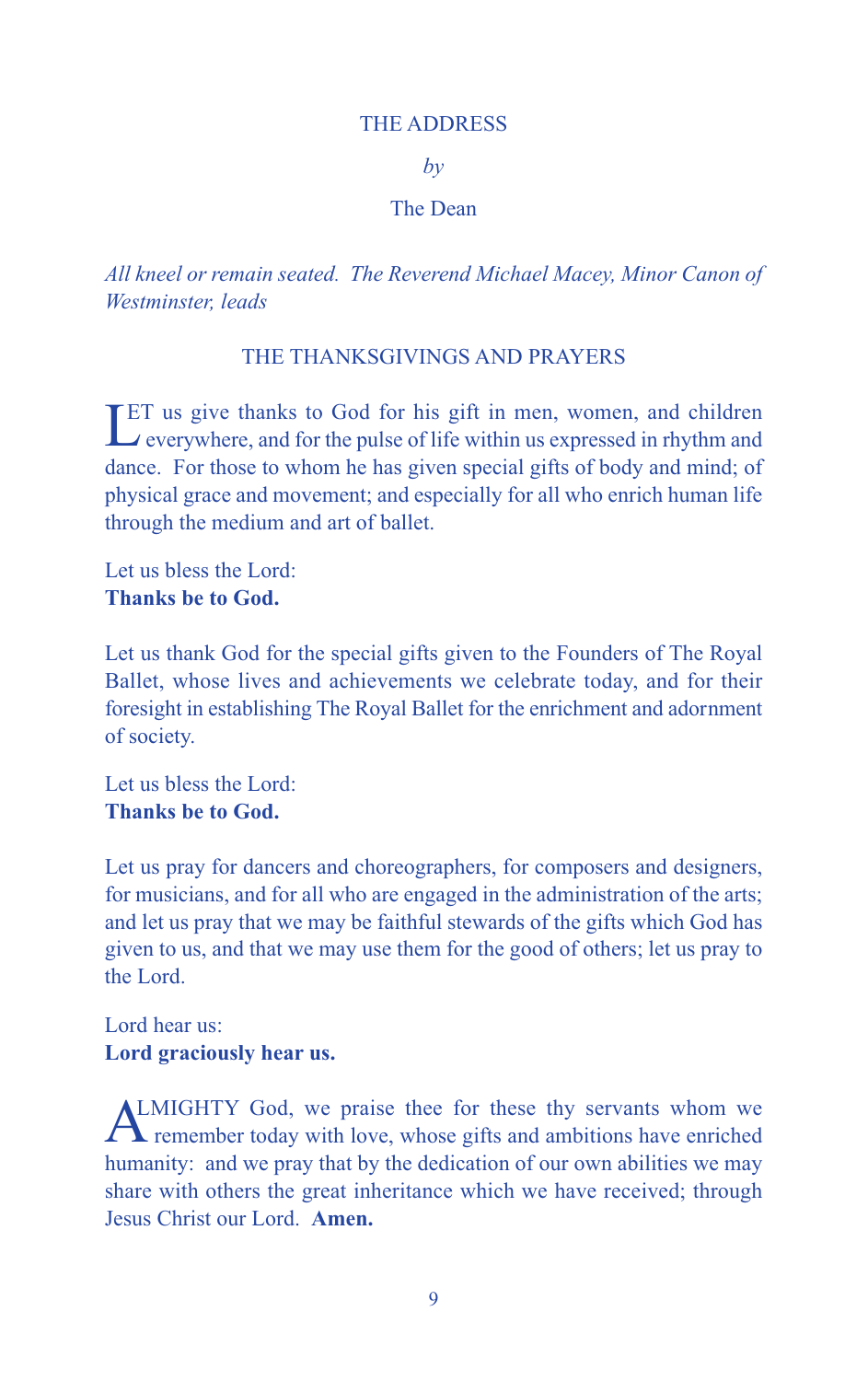OGOD, who by thy spirit in our hearts dost lead us to desire thy perfection, to seek for truth and to rejoice in beauty: illuminate and inspire, we beseech thee, all dancers, writers, and musicians; that in whatsoever is true and pure and lovely, thy name may be hallowed and thy kingdom come on earth; through Jesus Christ our Lord. **Amen.**

All these our prayers and praises let us now present before our heavenly Father, in the prayer our Saviour Christ has taught us:

OUR Father, who art in heaven, hallowed be thy name; thy kingdom<br>come; thy will be done; on earth as it is in heaven. Give us this **day our daily bread. And forgive us our trespasses, as we forgive those who trespass against us. And lead us not into temptation; but deliver us from evil. For thine is the kingdom, the power, and the glory, for ever and ever. Amen.**

*All sit. The Choir sings*

# THE ANTHEM

BE joyful in the Lord, all ye lands: serve the Lord with gladness, and come before his presence with a song.

Be ye sure that the Lord he is God: it is he that hath made us, and not we ourselves; we are his people, and the sheep of his pasture.

O go your way into his gates with thanksgiving, and into his courts with praise: be thankful unto him, and speak good of his Name.

For the Lord is gracious, his mercy is everlasting: and his truth endureth from generation to generation.

Glory be to the Father, and to the Son: and to the Holy Ghost; As it was in the beginning, is now, and ever shall be: world without end. Amen.

*William Walton OM Psalm 100*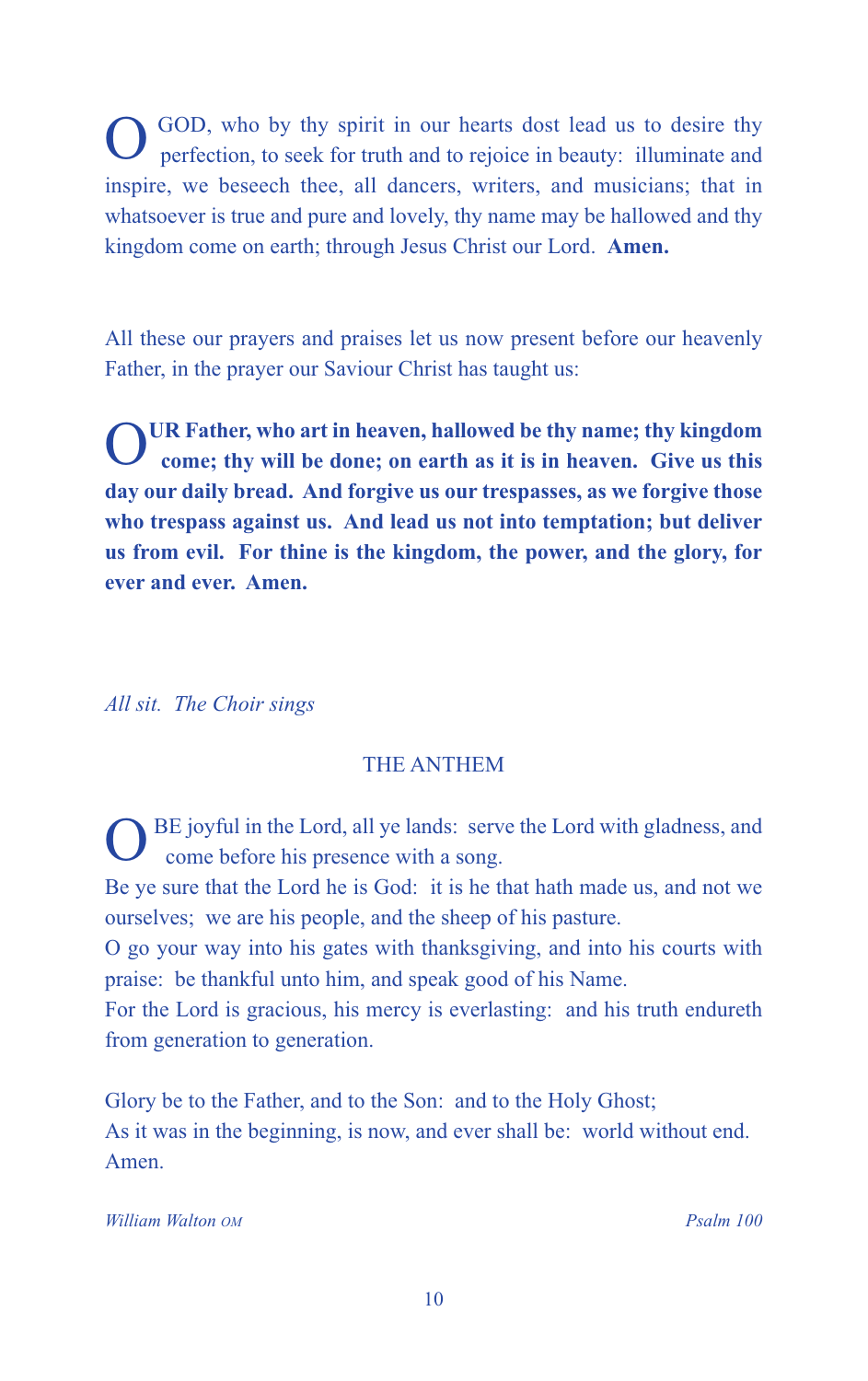*All stand for*

#### THE DEDICATION OF THE MEMORIAL

*The Dean invites The Lady Sarah Chatto, Vice President, The Royal Ballet, to unveil the memorial to the Founders of The Royal Ballet.*

*The Lady Sarah Chatto unveils the stone and says:*

I ASK you, Mr Dean, to receive into the safe custody of the Dean and Chapter, here in the South Transept, this memorial in honour of the ASK you, Mr Dean, to receive into the safe custody of the Dean and Founders of The Royal Ballet.

*The Dean says:*

To the greater glory of God and in thankful memory of the Founders of The Royal Ballet, and in celebration of the art of dance, I dedicate this memorial: in the name of the Father, and of the Son, and of the Holy Spirit. **Amen.**

*All sit. Steven McRae, The Royal Ballet, and Robert Parker, Birmingham Royal Ballet, perform*

> SATAN'S SOLO *from* JOB

*(1872-1958)*

*Ralph Vaughan Williams choreographed by Dame Ninette de Valois OM CH DBE*

*All stand to sing*

#### THE HYMN

TOW thank we all our God, with heart and hands and voices, who wondrous things hath done, in whom his world rejoices; who from our mother's arms hath blessed us on our way with countless gifts of love, and still is ours to-day.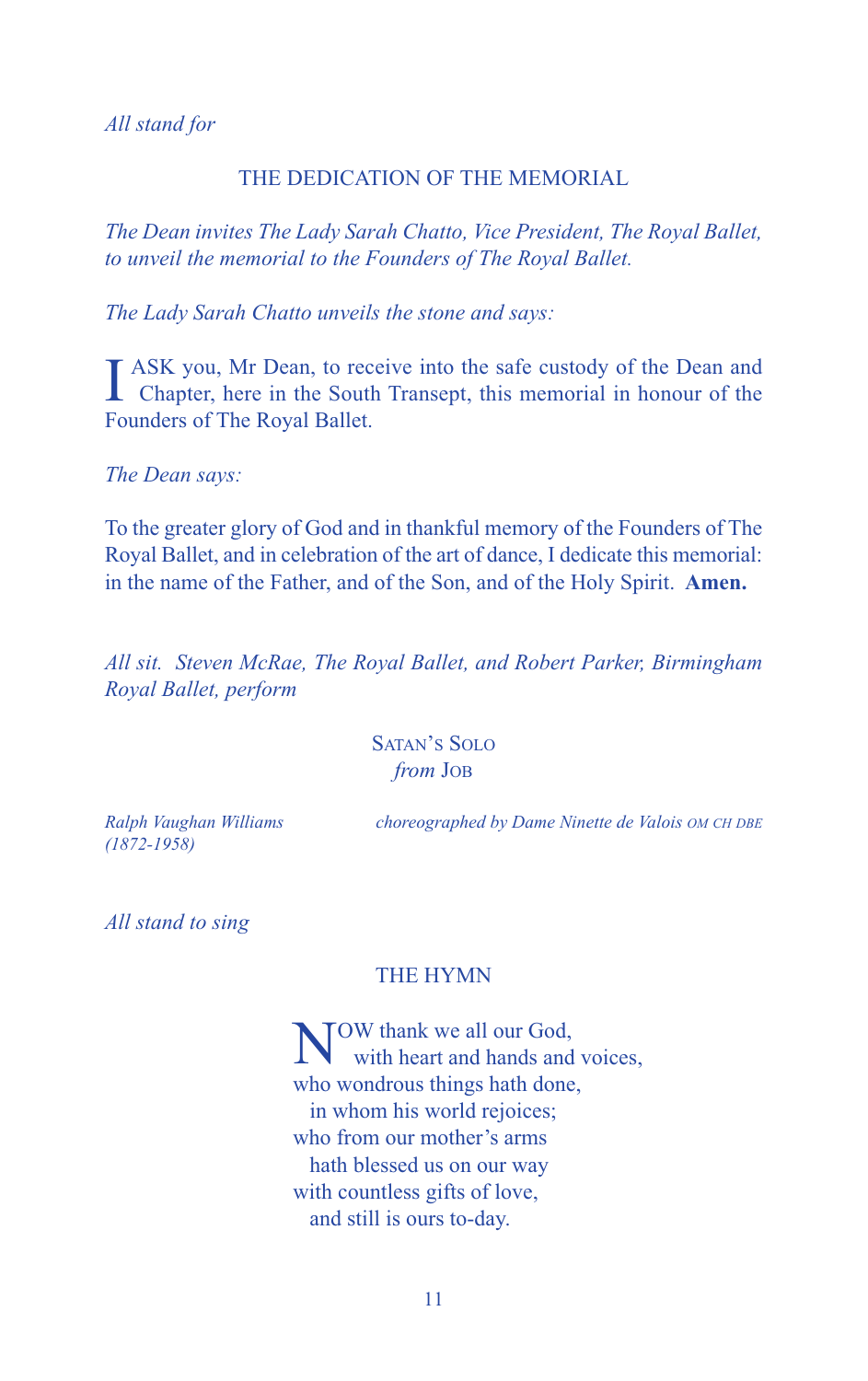O may this bounteous God through all our life be near us, with ever joyful hearts and blessèd peace to cheer us; and keep us in his grace, and guide us when perplexed, and free us from all ills in this world and the next.

All praise and thanks to God the Father now be given, the Son, and him who reigns with them in highest heaven, the One eternal God, whom earth and heaven adore; for thus it was, is now, and shall be evermore.

| Nun danket 413 NEH                                       | German, Martin Rinkart (1586-1649) |
|----------------------------------------------------------|------------------------------------|
| <i>from Johann Crüger's Praxis Pietatis Melica c1647</i> | translated by                      |
|                                                          | Catherine Winckworth (1827-78)     |

*All sit. Dame Monica Mason DBE, Director, The Royal Ballet, reads*

#### **THE CROCUS**

WITH confidence the crocus lifts its head, The height is measured by the hedging grass That guards the progress from a trustful birth To meet the spring's caress. Cosseting spring! You have a hold that kills expectancy And leaves the petals in mute disarray To fence with potency. It is the course of youth to ripen or to fade In servitude to its own summer day… A seedling born and wholly free Or seized instead by enmity. Perennial life is pledged to heed An unknown force that holds it to A rhythm rife before The birth of earth.

*Dame Ninette de Valois OM CH DBE*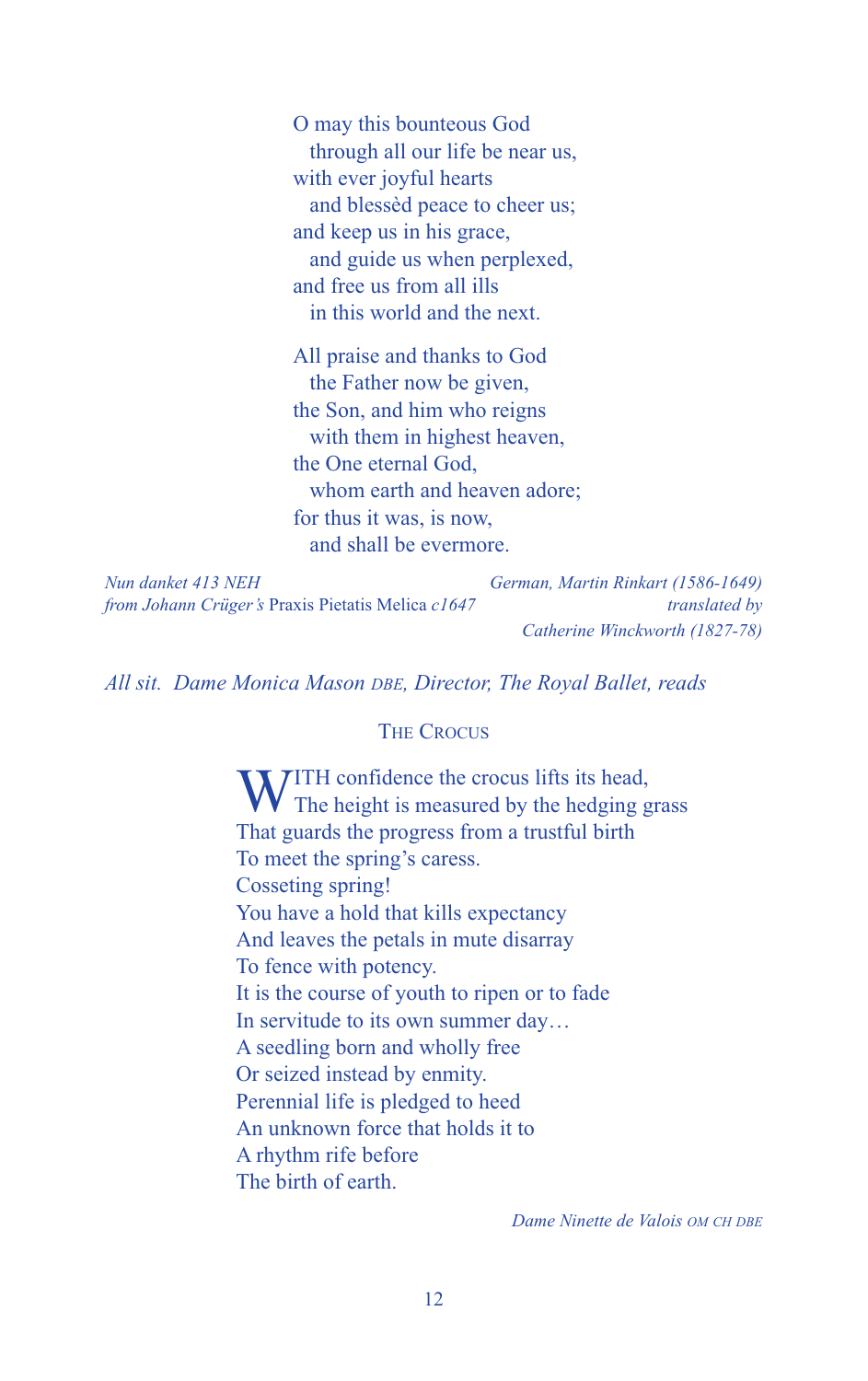*All remain seated. Natasha Oughtred, Birmingham Royal Ballet, and Romany Pajdak, The Royal Ballet, perform*

#### SOLO

*from* THE WISE VIRGINS

*after Johann Sebastian Bach*

*William Walton OM choreographed by Sir Frederick Ashton OM CH CBE*

*All stand. The Dean pronounces*

#### THE BLESSING

GO forth into the world in peace; be of good courage; hold fast that which is good; render to no-one evil for evil; strengthen the fainthearted; support the weak; help the afflicted; honour all people; love and serve the Lord, rejoicing in the power of the Holy Spirit; and the blessing of God almighty, the Father, the Son, and the Holy Spirit, be amongst you and remain with you always. **Amen.**

*All remain standing to sing*

# THE NATIONAL ANTHEM

GOD save our gracious Queen, Long live our noble Queen, God save The Queen. Send her victorious, Happy and glorious, Long to reign over us: God save The Queen.

*Music after the service:*

*The Royal Ballet Sinfonia performs:*

Finale *from* Horoscope *Constant Lambert*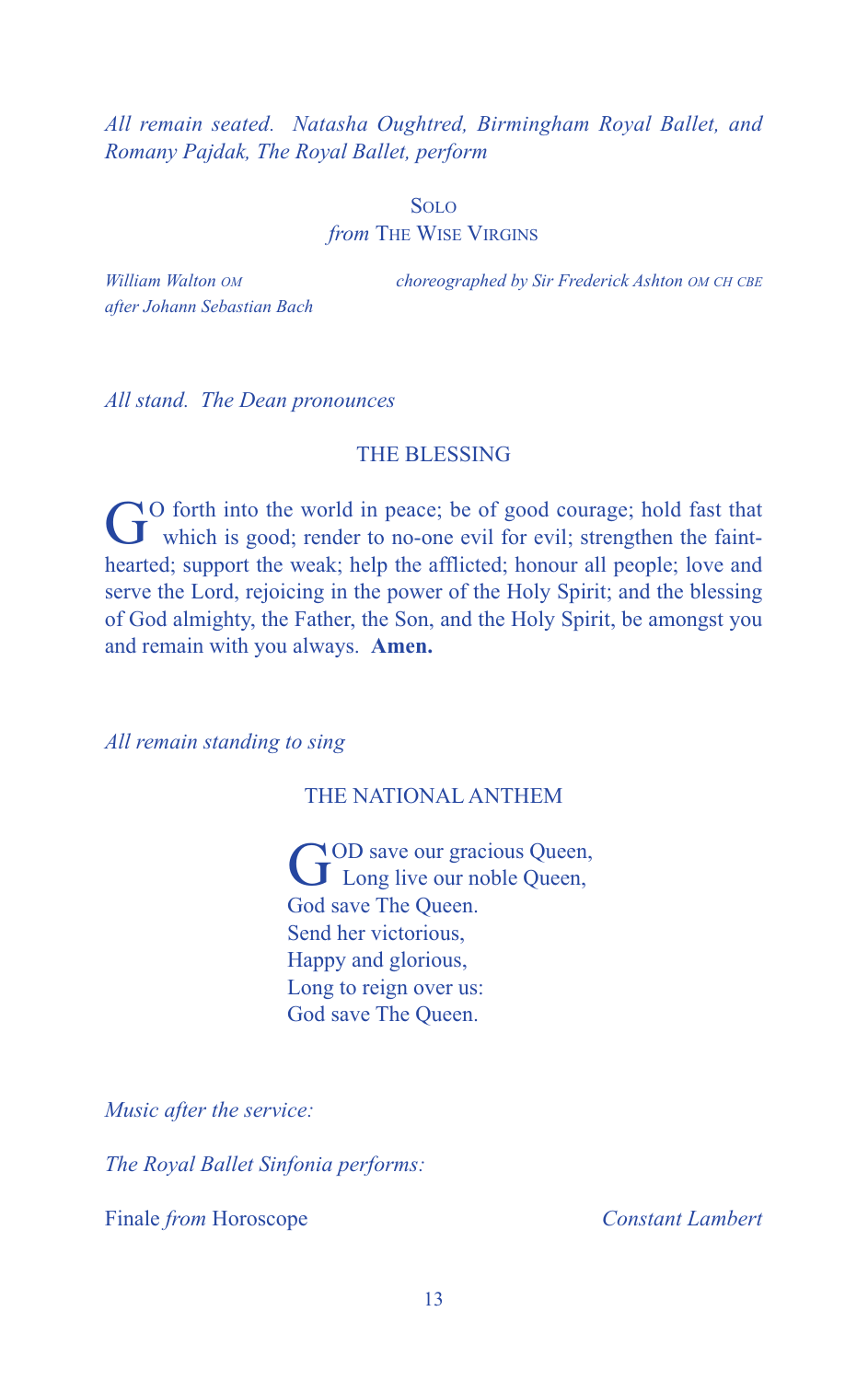*All remain standing as the Procession moves to the west end of the church.*

# **Members of the Congregation are requested to remain in their places until directed to move by the Stewards.**

*There will be a retiring collection in aid of the work of The Royal Ballet Benevolent Fund.*

**Anyone wishing to view the Memorial Stone to the Founders of The Royal Ballet is welcome to do so following the service.**

*The bells of the Abbey Church are rung.*

THE MEMORIAL STONE TO THE FOUNDERS OF THE ROYAL BALLET

Anyone wishing to make a contribution towards the funding of the Founders' Stone is invited to send their donation to Elizabeth Ferguson, c/o The Royal Ballet, Covent Garden, London WC2E 9DD, cheques made payable to Royal Opera House.

*Hymns covered by Christian Copyright Licensing (Europe) Ltd are reproduced under CCL no 1040271.* Image of the memorial to the Founders of The Royal Ballet reproduced by kind permission of Stephen Raw. *Image of Dame Ninette de Valois OM CH DBE by Germaine Kanova.*

Image of Sir Frederick Ashton OM CH CBE by Angus McBean, reproduced by kind permission of Harvard Theatre *Collections.*

*Image of Dame Margot Fonteyn DBE by Houston Rogers, reproduced by kind permission of V&A Theatre Collections.*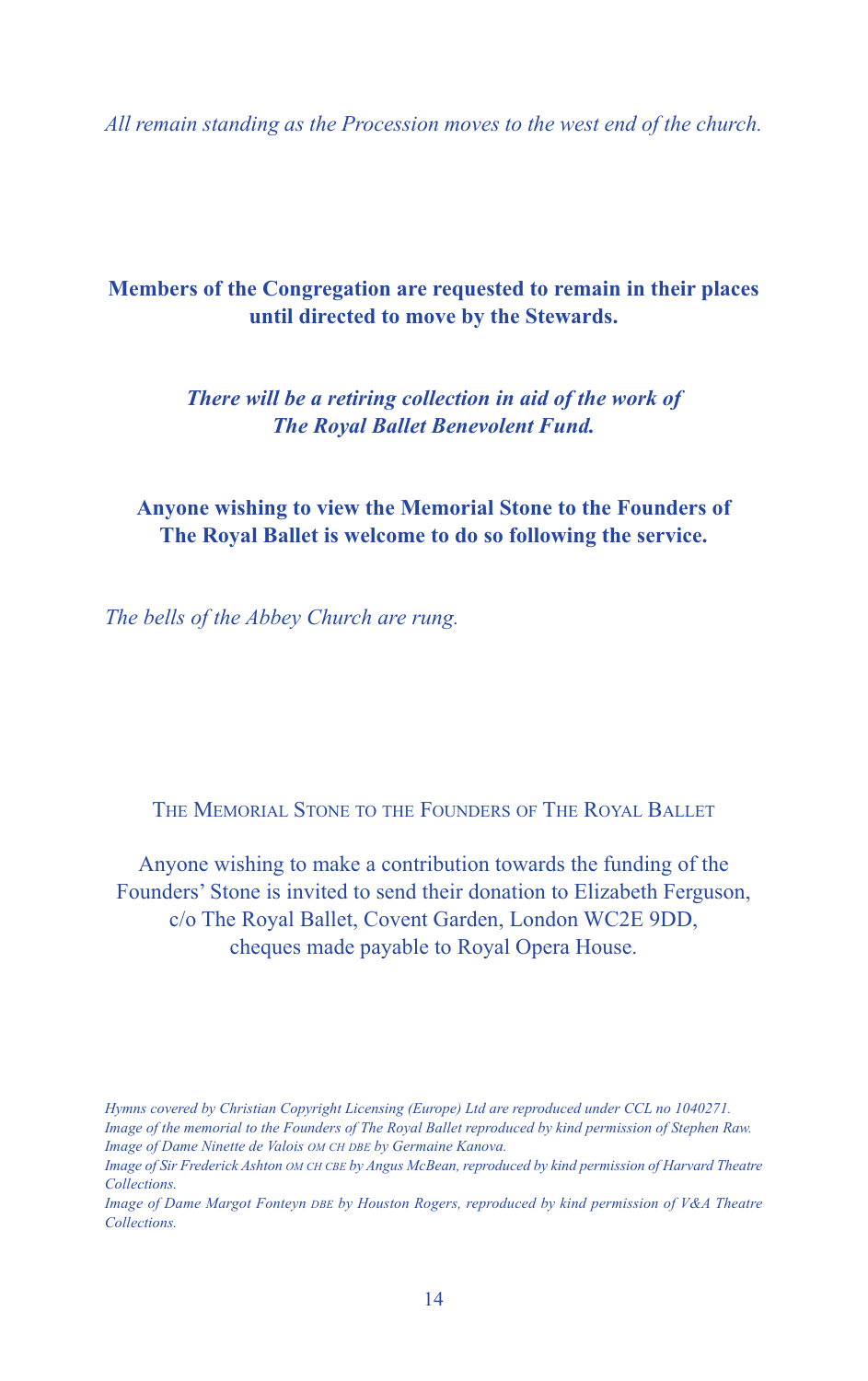

Dame Ninette de Valois OM CH OBE *Founder Director*



Constant Lambert *Founder Music Director*



Sir Frederick Ashton OM CH CBE *Founder Choreographer*



Dame Margot Fonteyn DBE *Prima Ballerina Assoluta*